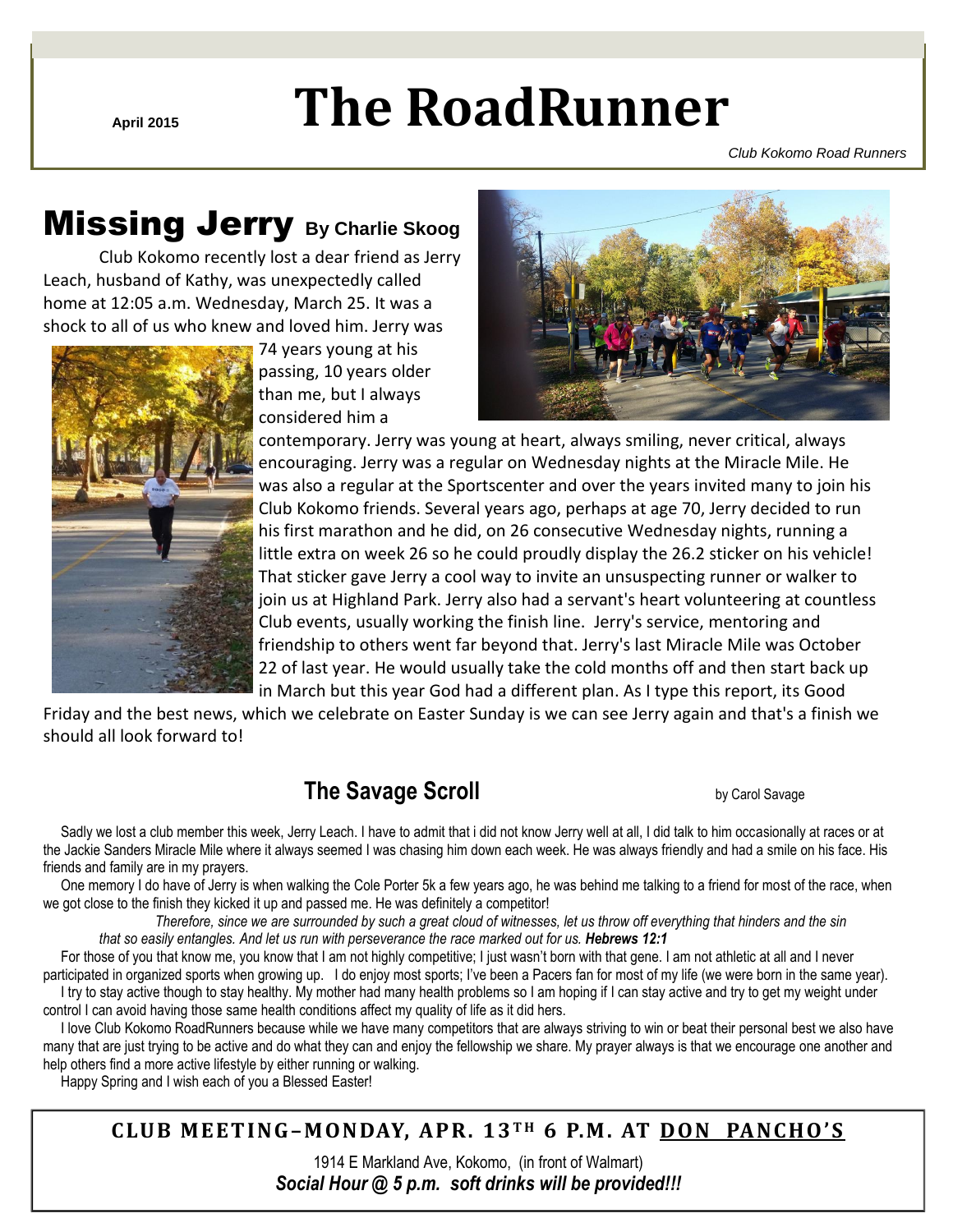# **Race Results**

**30th Annual Old Ben 5K Run and 5K Walk Sat March 7, 2015 Highland Park Kokomo, IN 5K Run 1 Parker Jones 17:31.9** 2 Matt York 17:37.3 3 Javier Vasquez 17:53.5 4 Kory Kennedy 18:11.1 5 Scott Colford 18:17.9 6 Mitchell Thomas 18:23.8 **7 Dana Neer 18:53.0** 8 Dustyn Shrock 18:55.1 **9 Steven McDorman 19:07.0** 10 Taryn Thor 19:35.8 1st woman **11 Noel Shafer 19:53.3** 12 Stephanie Runyon-Thomas 20:44.3 **13 Jeff Hemmegger 21:11.8** 14 Paul Cook 21:15.6 15 Brad Tomlison 21:21.5 **16 Chris Lasley 21:21.9 17 Gwen Grimes 21:43.6** 18 Nicole Peel 21:55.4 **19 Ella Kantz 22:01.6** 20 Rick Schwartz 22:15.8 **21 Jason Cline 22:18.6** 22 Paul Sanders 22:19.2 23 Tyler Lucas 22:20.0 24 Kyle McKee 22:21.4 25 Karly Sprouse 22:31.1 26 Jack Johnson 22:44.4 27 John Anderson 23:00.5 28 Amy McCauley 23:20.5 29 Bryan Elston 23:26.9 30 Lindsay Timm 23:32.8 **31 Braden Timmons 23:36.8** 32 Kevin O'Keefe 23:37.1 33 Ben Willis 23:47.7 34 Brooke Ronyon 23:48.4 35 Lauren Slagter 23:52.4 36 Alex Witman 23:52.7 37 Keith Hin 24:25.2 **38 Phil Rozzi 24:26.9 39 Ronnie Greene 24:31.8 40 Anne Kantz 24:38.5** 41 Jeff Bennington 24:48.2 42 Hannah High 25:03.4 43 Charles Perkins 25:06.7 44 Heather Delon 25:12.5 45 Dustin Delons 25:28. 46 Donald Smith 26:00.5 47 Gabby VanAlstine 26:05.8 **48 Miichael Anderson 26:15.4** 49 Claudia Euds 26:16.7 **50 Mark Shorter 26:20.5 51 Anna Rangle 26:23.2 52 Rosellen Connolly 26:25.5 53 Scott Deyoe 26:33.3** 54 Cora Johson 26:35.6

55 Allysha Brown 26:36.0 **56 Warren Tierney 26:43.4** 57 Tim Vost 26:51.3 **58 Michael Graham 26:58.6 59 David Reingale 27:01.9** 60 Mark Bradford 27:10.0 61 Thomas White 27:12.0 **62 Tami Moore 27:13.0 63 Corey Moore 27:15.5** 64 Curt Hufty 27:16.1 **65 Jana Skoog 27:25.2** 66 Jeff Butts 27:31.1 67 Max Garro 27:59.6 68 Randy Reel 28:03.8 69 Jeffery Elftman 28:05.8 **70 Cara McKellar 28:19.7** 71 Nathan Johnson 28:20.6 72 Alex Woolslare 28:30.3 73 Carlos Angle 28:32.6 **74 Emilie Hubbard 28:46.1 75 Jacob Vanhorn 28:51.5 76 Ann Hubbard 29:03.2** 77 Amy Million 29:03.6 **78 Gregory Townsend 29:12.8** 79 Jeff Nelson 29:16.2 80 Brian Morrow 29:19.7 81 Charlene Powell 29:25.0 **82 Max Elmore 29:39.8** 83 Ryan Reel 29:41.3 84 Nancy Anderson 29:45.2 85 Connie Higginbottom 29:46.0 86 Marcus Fuller 29:55.6 87 Grace Atkins 29:55.7 **88 Bill Barnett 30:05.8 89 Tom Miklik 30:06.1** 90 Steve Delon 30:09.5 91 Karen Smith 30:27.2 92 C A McClure 30:49.7 93 Alex Anderson 31:04.3 94 Greyson Bolding 31:19.1 95 Kevin Roe 31:19.2 96 Marci Whitesell 31:36.3 **97 Anita Upchurch 31:39.8 98 John Peters 31:43.6** 99 Luke Leger 31:58.5 100 Molly O'Keefe 32:31.9 101 Darren Brown 32:39.9 102 Bradley Breedlove 32:40.8 103 Laura Powers 32:49.1 104 Greg Powers 32:49.3 105 Fred Chew 33:07.3 **106 Rhenda Action 33:22.7 107 Charlie Skoog 33:25.4** 108 Trent Atkisson 33:36.4 109 Erik Atkisson 33:36.6 110 Heather Bonds 33:39.3 111 Abigail O'Keefe 34:01.1 **112 Lauren Weber 34:02.6 113 TA Weber 34:04.6 114 Kelly Studebaker 34:20.6** 115 Krista Sarver 34:23.7 116 Beth Green 34:24.9 117 Mary Brown 35:11.0

118 Krista Catt 35:11.1

#### 119 Jaime Bonds 35:38.8 **120 Steve Kilcline 35:49.9** 121 Mike Atkisson 36:05.1 122 Ethen Atkisson 36:05.2 123 Terri Hellmann 36:05.8 124 Kasie Hellmann 36:05.9 125 Alice Kelley 36:06.2 126 Ross Rexing 36:06.5 **127 Jenny Tudor 36:55.5 128 Bill Menges 37:18.4** 129 Julie Rhew 37:21.7 130 Jeff Sexton 37:24.8

131 Valerie Leger 37:32.8 132 Jan Halperin 37:37.6 133 Annita Griswold 37:40.7 134 Dianne Roden 37:46.6 135 Sarah Kleinknight 40:17.0 **136 Alex Studebaker 40:21.4 137 Molly McBride 40:22.0** 138 Sarah Shearer 41:09.4 **139 Angela Anderson 41:31.5** 140 Kaleigh Hunt 41:59.3 141 Ricque Roberts 44:47.3 **142 David Hughes 45:39.3** 143 Susan Gerhart 46:13.1 144 Kathy Reel 46:24.3 145 Autumn Togue 48:31.5 146 Heather Meissnest 52:25.1 147 John Roberson 52:26.5 148 Julie Kennedy 52:28.0

#### **149 Shirley Bougher 1:01:20.0**

#### **5K Walk**

**1 Vince Lorenz 26:29.3 2 Mary Miller 32:36.9 1 st woman** 3 Sarah Clouse 34:39.6 **4 Greg Wall 37:27.6 5 Jan Wall 39:50.2 6 Jim Gross 40:26.2** 7 Jeanne DeAngulo 40:41.2 **8 Bob McBride 40:49.7** 9 Lisa Sheets 41:17.4 10 Joni Lively 42:27.4 11 Amanda Frey 42:27.5 **12 Kevin Whitted 42:53.5 13 Jeff Freeman 42:54.7 14 Robin Michael 43:26.2** 15 Karen Waisner 43:26.9 16 Hollie Spall 44:09.9 **17 Anita Dillman 44:22.8** 18 Michelle Nichols 44:34.8 19 Chris Stevens 45:29.5 **20 John Mohr 45:38.5** 21 Daralea Kailey 46:16.1 **22 Shuey Stan 46:56.3** 23 Amy Smith 47:21.4 24 Clayton Shearer 47:25.1 25 Aliya Barends 47:33.3 26 Ryan Norwood 47:36.6 27 Raistlin Coppernol 47:37.0 28 Kelsey Crabtree 47:42.3 29 Ellie Fettig 47:42.5

30 Becky Barends 48:13.0 31 Sheila Haynes 48:44.3 32 Karalee Haynes 48:44.6 33 Brandy Gamblin 48:59.8 **34 Jerry Lambert 49:12.7** 35 Lorinda Fuller 49:25.2 36 Melody Scalf 49:26.1 37 Debbie Whitney 52:35.2 38 Larry Nelson 52:36.8 39 Chastity Roark 54:41.4 40 Elizabeth Clark 54:41.7 **41 Carol Savage 57:08.7** 42 Melody Phillips 57:29.2

**Norris Insurance 5K-Amboy March 21, 2015 5K Run 1 Parker Jones 17:31** 2 Steve Shulze 18:12 3 Luke Miller 18:47 **4 Steve McDorman 19:03** 5 Jerry Williams, Jr. 19:12 6 Stephen Davis 19:53 **7 Noel Shafer 20:00** 8 Pablo Morales 20:03 **9 Jeff Hemmeger 20:55** 10 Justin Havens 21:25 11 Brent Munro 21:33 **12 Jason Cline 21:52** 13 Perry Hovermale 22:00 **14 Gwen Grimes 22:13 1st woman** 15 Jim Sisco 22:18 16 Greg Cochran 22:19 17 Christopher Campbell 23:36 18 Gary Williams 23:42 **19 Keith Hill 23:55** 20 Shane Kirkpatrick 24:02 21 Kristen Chester 24:18 22 Mollie Gamble 24:28 23 Craig Ferguson 24:46 24 Brian Dill 25:09 25 Cole Hasty 25:28 26 Zachary Nelson 25:31 27Larry Emmons 25:38 28 Connie Gamble 25:46 29 Elva Rodriguez 25:57 30 Aric Gamble 25:54 31 Doug Berry 26:01 **32 Mark Shorter 26:03 33 Ron Moore 26:16 34 Hannah Moore 26:17 35 Warren Tierney 26:34** 36 Clint Tumbleson 26:37 37 Emily Tumbleson 26:37 38 Andy Smith 26:38 39 Don Overman 26:39 40 Jenna Hasty 26:41 41 Doug Hohenberger 26:54 **42 Emilie Hubbard 26:55**

43 Taylor Westgate 26:56 **44 Michael Graham 27:04**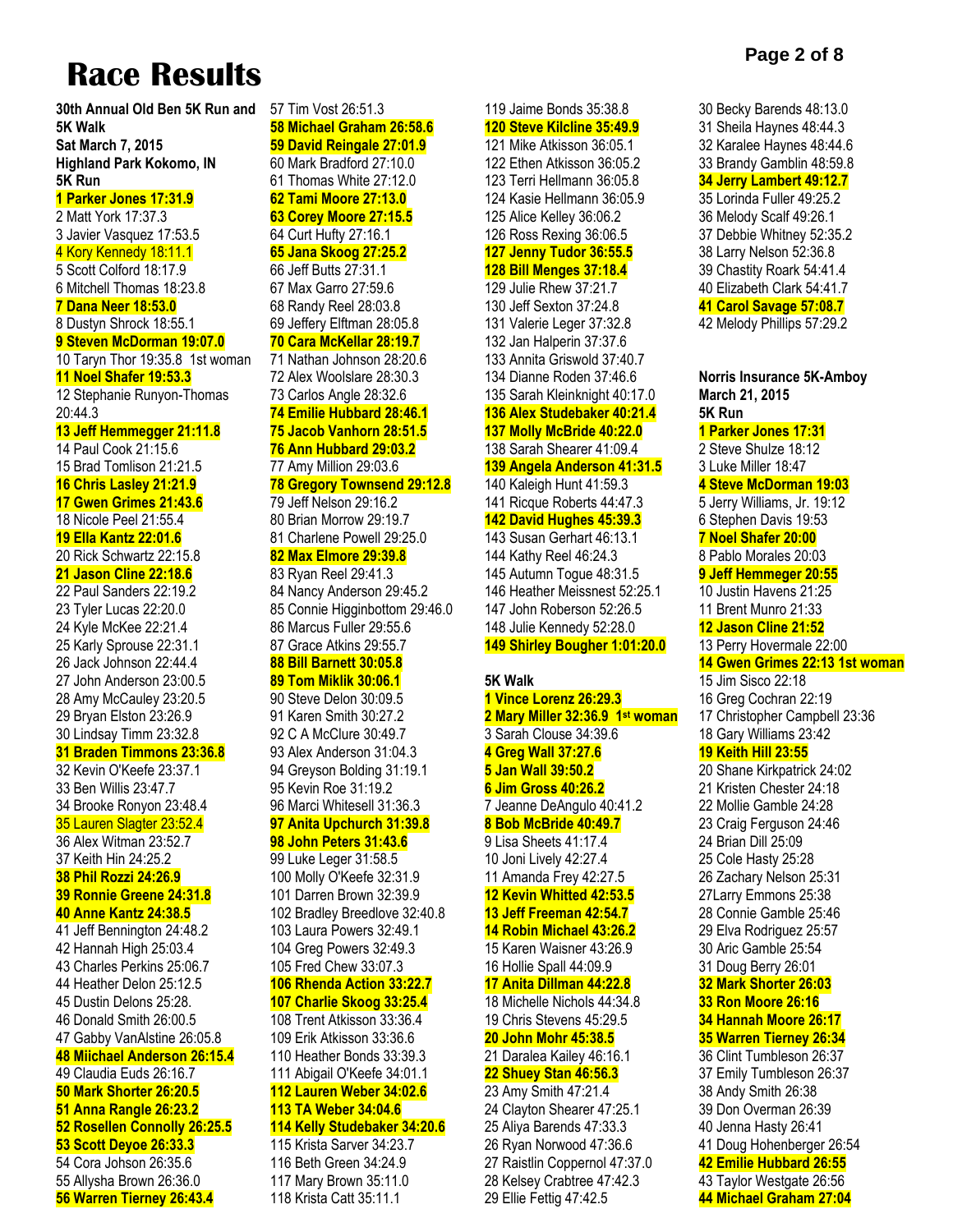47 Bill Barnett 27:33 48 Stacy Herring 27:34 49 Tonya Newhouse 27:46 **50 Greg Townsend 27:49 51 Cara McKellar 28:01** 52 Mark Hasty 28:03 53 Al Mitchel 28:15 54 Summer Sisco 28:30 55 Mike Daugherty 28:33 **56 Max Elmore 28:58** 57 Rachel Budde 29:00 58 Alex Nelson 29:05 59 Kahla Hewitt 29:08 60 Sharon Hasty 29:15 **61 Tom Miklik 29:27 62 Noah Hughes 30:01** 63 Madison Ramos 30:04 64 Devon Dill 30:10 65 Brandon Howell 30:16 66 Tim Templin 30:58 67 Jackie Hasty 31:13 68 Lucas Hasty 31:19 69 Michael Judson 31:29 70 Zach Smith 32:02 71 Mat Snyder 32:07 **72 Steve Kilcine 32:07** 73 Krista Sarver 32:22 **74 David Hughes 32:23** 75 Teresa Shelley 32:35 76 Peter LaFaucia 32:47 **77 Bronwyn Getts 32:49 78 Paul Getts 32:49** 79 Carrie Gruel 33:04 **80 Ricke Stucker 33:12** 81 Matthew Bartrum 33:21 82 Jennie Conrad 33:21 83 Ann Morris 34:17 **84 Geana Moore 34:28** 85 Rita Gamble 34:31 **86 Alex Studebaker 34:34 87 Kelly Studebaker 34:36 88 Jonah Hughes 35:02 89 Bill Menges 35:10** 90 Michael Fruth 35:41

**45 Ann Hubbard 27:15** 46 Lisa Hunt 27:29

91 DeDe Grau 36:06 92 Holly Hurlburt 36:17 93 Teaneal Gardner 36:30 94 Lisa Herring 37:04 95 John McPherson 37:39 96 Amy Nelson 37:53 **97 Kevin Campbell 38:01** 98 Pat LaFaucia 38:16 99 Tim Pawlak 38:29 **100 Molly McBride 38:34** 101 Freda Collis 39:27 **102 Maryann Wilson 39:56** 103 Curt Grau 40:23 104 Jordon Lafaucia 40:28 105 Ethan Snyder 42:50 106 Leon Aywlana 46:13 107 John Smith 50:27 108 Jeremy Gardner 51:35 **109 Shirley Bugher 62:13 5K Walk 1 Greg Wall 35:55** 2 Linda Miller 37:58 1st woman **3 Stephen Wilson 38:44 4 Sherry Kestle 38:45 5 Jan Wall 39:05 6 Bob Mc Bride 39:57 7 Rick Spencer 40:47 8 Kevin Whitted 42:20 9 Carrie Williams 42:40 10 Anita Dillman 42:52** 11 Kathy Snyder 43:46 **12 Robin Michael 43:48**

#### **13 John Mohr 43:53 14 Ariana Getts 46:30**

15 Valerie Snyder 47:37 16 Isaac Judson 47:38 17 Lorinda Fuller 49:42 18 Melody Scale 49:46 19 Stephanie Parsons 50:08 20 Eric Lafaucia 50:26 21 Jolie Dionne 51:36

#### **22 Mary Lou Rutherford 52:23**

23 Kim Dionne 52:24 24 Abrie Smith 55:30 25 Ian Collis 55:57

26 Angela Smith 56:23 27 Sue LaFaucia 56:42 28 Diane Current 61:13

Fun Run 1 Claire Gamble 2 Stella Tumbleson 3 Stephanie Fruth

**(Information only – Non pointsrace) Mount Gilead Pi Dash 3.14 Mile Run/Walk March 14, 2015 9:26 AM Race began at 9:26:53 (Pi=3.141592623...) 3.14 m Run** 1 Parker Jones 17:34 2 Collin Wesco 19:05 3 Nathan Young 20:46 4 Charley Werst 20:47 5 Zach WAtterson 21:09 6 Gwen Grimes 21:49 1st woman 7 Katie Salsberry 22:48 8 Marijean Sanders 24:13 9 Austin Lowe 24:46 10 Nathaniel Monticue 26:01 11 Kayla Cunningham 26:26 12 Scott Deyoe 26:26 13 Morgan Bitner 26:31 14 Mark Shorter 26:53 15 Jana Skoog 27:00 16 Charlie Skoog 27:09 17 Ann Marie Hubbard 27:56 18 Emilie Hubbard 28:04 19 Jerry Meiring 28:32 20 Gregory Townsend 28:38 21 Nathan Gollner 28:50 22 Jeremy Singleton 28:50 23 Joseph Hurlocker 28:55 24 Daniel Parker 29:42 25 Joel Monticue 29:43 26 Max Elmore 30:26 27 Angie Gollner 31:11 28 Ethan Snyder 31:41 29 Matthew Snyder 31:46

30 Bethany Thomas 31:51 31 Krystyne Wilson 31:56 32 Riley Case 32:21 33 Ella Salsberry 32:33 34 David Hughes 32:35 35 Noah Gollner 32:41 36 Hannah Gollner 32:49 37 Tim Fennell 32:52 38 Megan Wilcox 32:53 39 Hannah Sanders 34:40 40 Christen Sanders 34:52 41 Phoebe Godfrey 35:17 42 Virgil Weitzel 37:03 43 Esther Gollner 39:14 44 Joseph Januzkiewicz 40:38 45 Becky Werst 40:38 46 Ian Blankenberger 40:41 47 Samijo Blankenberger 40:44 48 Jeannie Townsend 41:24 49 Tenille Angle 45:13 50 Patti Weitzel 50:43

#### **3.14 Walk**

1 Kathy Snyder 40:49 2 Robin Sanders 42:45 3 Chari Deyoe 43:51 4 Stan Shuey 44:34 5 Jack Monticue 47:24 6 Steve Combs 47:31 7 Eric Angle 47:54 8 Debbie Monticue 50:45

> 4-4 Elizabeth Felker 4-5 Brian Reinhardt 4-8 Dana Culp 4-10 William Cox 4-13 Mark Rodgers 4-16 Pam Meiring 4-16 Tami Moore 4-18 Nicole Hampshire 4-18 Charley Werst 4-18 John Wiles 4-19 Esther Gollner 4-20 Carrie Williams 4-21 Travis Marley 4-22 Angela D. Lorenz 4-25 Ella Kantz 4-25 Lorene Sandifur 4-27 Greg A. Townsend 4-29 Sarah Gollner 4-30 Sheree Bullock

Packet Pick Up Available

For those of you who would like Robin Cole to pick up your Mini-marathon packets for you be sure to get your email confirmation to her by Wednesday April 29th. The earlier you get the back page to her, the easier it is for her so don't wait until the last minute. Robin is available most Wednesday nights in Highland Park. Please include your phone number on the page in case she needs to contact you. You can pick up your packet any time on Friday, May 1<sup>st,</sup> on the Tetrault's front porch. The Tetrault's live in the large brick home behind the maintenance garage in Highland Park. Robin's phone number is 765-437-2156

**April Birthdays**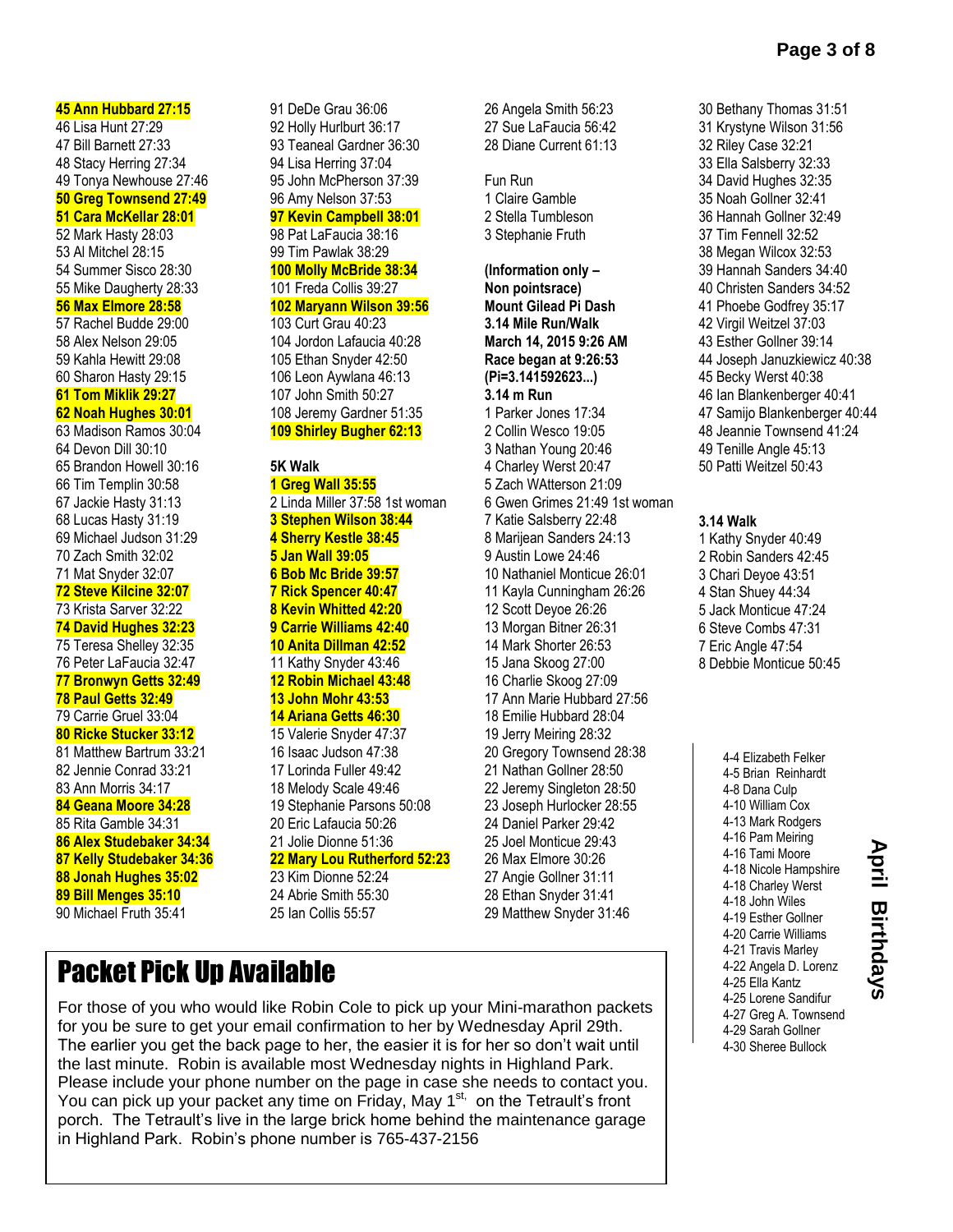3. Corey Dea 5:37

#### **CKRR March 2015 Newsletter**

# **Wednesday Night Race Results**

**Jackie Sanders Miracle Mile Wed, March 4, 2015 Highland Park Walk/Bike Path** 1. Parker Jones 8:15 2. Steve McDorman 8:15 3. Gwen Grimes 8:16 4. Hannah High 8:16 5. Mellissa Jones 10:50 6. Shirley Bugher 19:59 **Joe Kidd Rangel 5K Old Ben/Highland Park 5K Course**  1. Christian High 22:41 2. Steve McDorman 22:41 3. Parker Jones 24:35 4. Gwen Grimes 24:41 5. Hannah High 27:11 6. Ann Hubbard 31:03 7. Max Elmore 31:17 **Jackie Sanders Miracle Mile Wed, March 11, 2015 Highland Park Walk/Bike Path**  1. Parker Jones 5:23 2. Steve McDorman 5:46 3. Stephen Davis 6:09 4. Tom Abney 6:10 5. Paul Sanders 6:38 6. Kayla Bullock 6:57 7. Jacob VanHorn 7:30 8. Taryn Thor 7:39 9. Matt Snyder 8:54 10. Ari Leger 9:08 11. Charlie Skoog 9:24 12. Ethan Snyder 9:48 13. Jenny Tudor 9:52 14. Anne Berendsen 10:15 15. Luke Leger 10:26 16. Christopher Campbell 11:53 17. Kevin Campbell 11:53 18. Bruce Savage 13:01 19. Kathy Snyder 13:04 20. Joe Yeagle 14:41 21. Owen Snyder 16:31 22. Leah Snyder 17:10 23. Valerie Snyder 17:19 24. Carol Savage 18:11 25. Shirley Bugher 19:19 26. Alan Hawkins 20:11 27. Jim Hunter 20:11 **Joe Kidd Rangel 5k Old Ben Highland Park 5K Course** 1. Taryn Thor 19:24 2. Steve McDorman 20:00 3. Christian High 20:01 4. Stephen Davis 20:05 5. Tom Abney 21:00 6. Paul Sanders 21:33 7. Parker Jones 23:07 8. Gwen Grimes 23:12 9. Christopher Campbell 24:52 10. Hannah High 25:26 11. Anna Bullock 28:17 12. Ann Hubbard 29:18 13. Max Elmore 29:54 14. Mark Schelbert 33:41 15. JoDee McClish 35:06 16. Dorian Gray 37:03 17. Vern Keller 41:04 18. Sue Keller 51:36

#### **Jackie Sanders Miracle Mile Wed, March 18, 2015 Highland Park Walk/Bike Path**  1. Parker Jones 5:27 2. Stephen Davis 6:09

3, Wayne Curella 7:25

5. Jon Sanders 8:57 6. Graysen Neer 8:58 7. Dana Neer 8:59 8. Charlie Skoog 9:01 9. Melissa Jones 9:50 10. Ethan Snyder 10:06 11. Valerie Snyder 12:12 12. Bruce Savage 12:44 13. Valerie Miller 13:26 14. Owen Snyder 14:22 15. Matt Snyder 14:23 **Joe Kidd Rangel 5k Old Ben Highland Park 5K Course**  1. Stephen Davis 21:34 2. Steve McDorman 21:36 3. Christian High 21:37 4. Parker Jones 23:51 5. Kayla Bullock 24:06 6. Gwen Grimes 24:12 7. Anna Bullock 27:43 8. Charlie Skoog 28:32 9. Jon Sanders 29:48 10. Robin Tetrault 34:34 11. Alex Studebaker 36:05 12. Kelly Studebaker 36:18 13. Audrey Miller 36:33 14. Vern Keller 39:30 15. Sue Keller 50:18

4. Jacob VanHorn 7:54

**Jackie Sanders Miracle Mile Wed, March 25, 2015 Highland Park Walk/Bike Path**  1. Parker Jones 5:18 2. Coy Brandon 5:28

4. Steve McDorman 6:06 5. Cinnamon Andrews 6:34 6. Paul Sanders 6:42 7. Kayla Bullock 7:06 8. Anna Bullock 8:29 9. Jon Sanders 8:54 10. Charlie Skoog 9:24 11. Melissa Jones 9:29 12. Randy Miller 9:55 13. Jenny White 10:19 14. Kevin Campbell 10:28 15. Kelly Studebaker 11:04 16. Bruce Savage 12:46 17. Carol Savage 17:14 **Joe Kidd Rangel 5k Old Ben Highland Park 5K Course**  1. Parker Jones 19:45 2. Steve McDorman 19:49 3. Paul Sanders 21:34 4. Gwen Grimes 22:39 5. Kayla Bullock 24:07 6. Jenny White 25:46 7. Hannah High 25:49 8. Anna Bullock 27:34 9. Emilie Hubbard 28:17 10. Ann Hubbard 28:27 11. Charlie Skoog 28:36 12. Jon Sanders 29:39 13. Max Elmore 30:01 14. Jennifer Miller 30:57 15. Audrey Miller 35:20 16. Alex Studebaker 36:43 17. Kelly Studebaker 36:47

#### **Jackie Sanders Miracle Mile – 5:45 p.m. Joe Kidd Rangel 5K – 5 p.m.**

Free to ALL – at Highland Park Registration located at concession stand

#### *Notable Highlights:*

**\* Warren Tierney ran the Holy Half Marathon on the Notre Dame campus with a time of 2:19:09**

**\* During the FT. Myers Festival of Lights 5K on Feb.21, Robin Cole finished with a time of 35:44, Kathy Murdock clocked a 31:56, and Jeannie Townsend completed with a time of 42:58.**

**\* Warren Tierney completed the Mounds 15K trail run with a time of 1:46:48.9 finishing 70 overall.**

| * Several club members ran in the Sam Costa Half Marathon on 3/21/15 - following are some of the times I am aware of- |         |                       |         |                    |         |  |
|-----------------------------------------------------------------------------------------------------------------------|---------|-----------------------|---------|--------------------|---------|--|
| <b>Charlie Skoog</b>                                                                                                  | 1:59:18 | Jana Skoog            | 2:03:50 | <b>Scott Devoe</b> | 2:22:02 |  |
| Mike Deardorff                                                                                                        | 2:05:43 | <b>Christian High</b> | 1:21:34 | Hanna High         | 1:53:19 |  |
|                                                                                                                       |         | <b>Travis Marlev</b>  | 1:49:55 |                    |         |  |

**\* We also had club members who completed in the quarter half Sam Costa on 3/21/15 and here are their results Anna Rangel 58:53 Ron Greene 54:46 Emma Marey 59:31**

**RRCA - Congratulations to the Indiana state half marathon champions: Thomas Frazer and Lucie Mays-Sulewski (open), Christian** 

**High and Julie Wankowski (masters), Michael "Smitty" Smith and Jackie Hartwick (grand masters), and Max Williams and Patty Villars (senior grand masters).**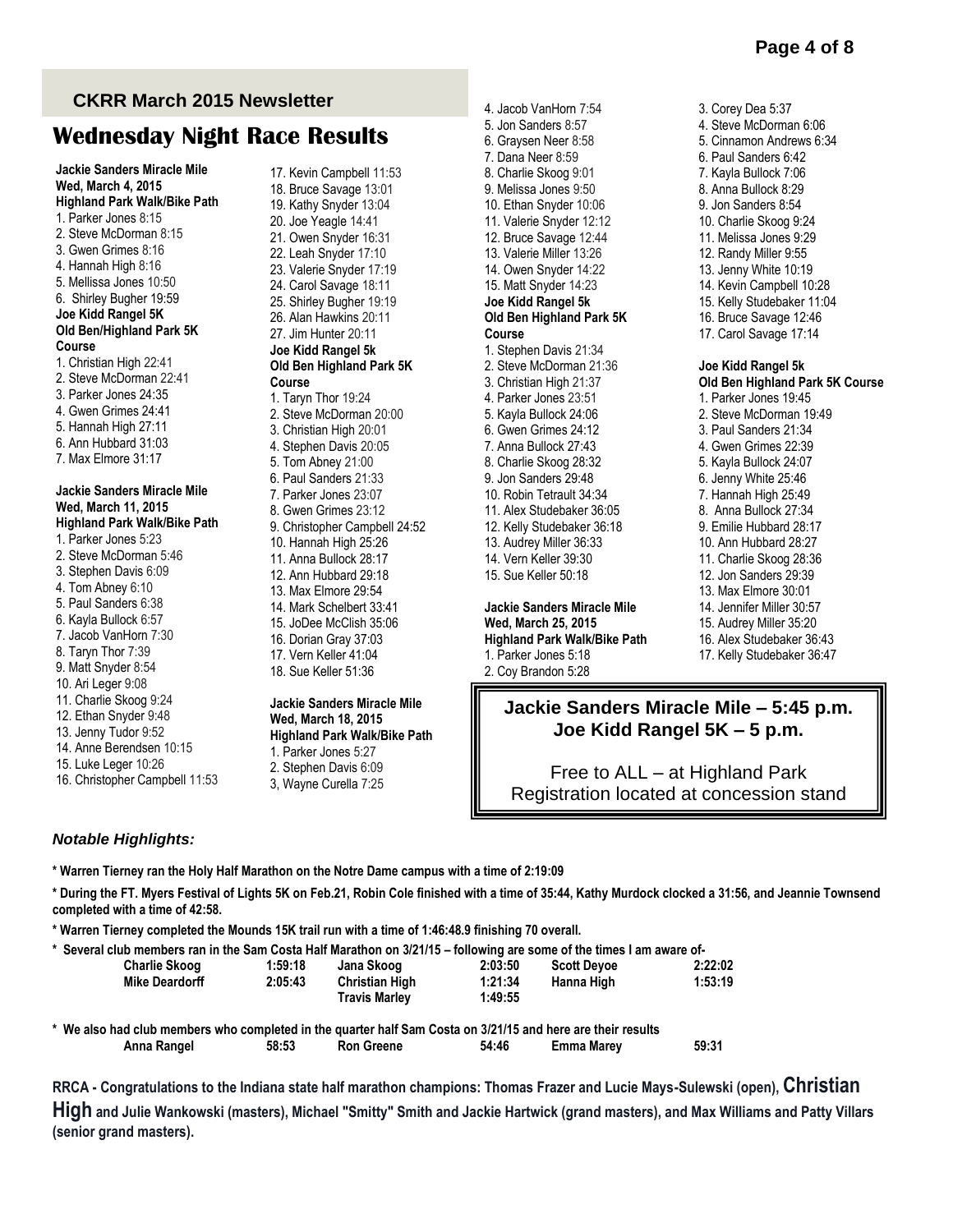# **Points Standings**

**(V= volunteer, H=half marathon, M=marathon)**

**Runner 0-12 Female** Weber,Lauren 35-2V Kantz,Ella 20-1 Moore,Hannah 20-1 Weber, Kelsey 20-1V Weber,Natalie 20-1V **Male** Studebaker,Alex 44-3 Moore,Corey 40-2 Van Horn,Jacob 30-2 Hughes,Jonah 15-1 **Runner 13-19 Female** Getts,Bronwyn 40-2 High,Hanna 20-1H **Male** Hughes,Noah 20-1 **Walker 13-19 Female** Getts,Ariana 20-1 **Runner 20-24 Female** Grimes,Gwen 60-3 Hubbard,Emilie 45-3 **Male** Timmons,Braden 40-2 Marley,Travis 35-2H **Runner 25-29 Female** Stagler,Lauren 20-1 **Male** Jones,Parker 60-3 Kennedy,Kory 15-1 **Runner 30-34 Female** Anderson,Angela 20-1 **Male** Anderson,Michael 20-1 **Walker 30-34 Male**

Lorenz Vince 40-2 **Runner 35-39 Female** Tudor,Jenny 35-2 Moore,Geana 20-1 Van Horn,Jennifer 20-1 **Male** Cline,Jason 55-3 Lasley,Chris 20-1 **Runner 40-44 Female** Kantz,Anne 20-1 Weber,Heather 20-1V Weitzel,Patty 20-1V **Male** Hill,Keith 40-2 Reinagle,David 35-2 High,Christian 20-1H Weber,TA 15-1 **Runner 45-49 Female** McBride,Molly 50-3 Moore,Tami 40-2 Kestleage,Sherry 35-2 **Male** Shafer,Noel 62-4H McDorman,Steve 60-3 Graham,Michael 32-3 Getts,Paul 18-2 Abney,Tom 15-1 Moore,Ron 12-1 **Walker 45-49 Female** Savage,Carol 40-2V **Runner 50-54 Female** Studebaker, Kelly 59-4H Hubbard,Ann 55-3 Connolly,Rosellen 20-1 McKellar,Cara 15-1 **Male** Tierney,Warren 67-4H Deyoe,Scott 55-3H

Neer Dana 20-1 Sanders,Jon 20-1V **Walker 50-54 Female** Deyoe,Chari 20-1 **Male** Whitted, Kevin 60-3 **Runner 55-59 Female** Skoog,Jana 50-3H Rangel,Anna 40-2 Upchurch,Anita 12-1 **Male** Hemmeger,Jeff 60-3 Townsend,Greg 36-3 Rozzi,Phil 27-2 Deardorff,Mike 20-1H Bennett,Kenny 15-1 Campbell,Kevin 12-1 McAndrews,Keith 10-1 Meiring,Jerry 8-1 **Walker 55-59 Female** Miller,Mary 40-2 Meiring,Pam 15-1 **Male** Freeman,Jeff 40-2 **Runner 60-64 Female** Acton,Rhenda 35-2 Tetrault,Robin 20-1 Wilson,Marianne 20-1 **Male** Shorter,Mark 60-3V Skoog,Charlie 52-3H Elmore,Max 44-3 Menges,Bill 22-2 Yeagel,Joe 20-1V Spencer,Rick 10-1 **Walker 60-64 Female** Wall,Jan 40-2 Williams,Carrie 35-2

**Page 5 of 8**

 Wilson,Stephen 20-1 **Runner 65-69 Female** Bugher,Shirley 40-2 Townsend,Jeannie 20-1 **Male** Hughes,David 42-3 Greene,Ron 40-2V Miklik,Tom 35-2 Kilcline,Steve 27-2 Stucker,Ricke 10-1 **Walker 65-69 Female** Dillman,Anita 60-3 **Male** Michael,Robin 50-3 Wall,Greg 40-2 Lorenz,Toney 15-1 **Runner 70-74 Male** Peters,John 35-2 Barnett,Bill 20-1 **Walker 70-74 Female** Rutherford,Mary Lou 40-2 **Male** McBride,Bob 60-3 Mohr,John 30-2 Shuey,Stan 27-2 **Walker 75-79 Male** Gross,Jim 40-2 Lambert,Jerry 15-1

CMIS and Bridges Outreach of Kokomo are sponsoring our 3rd annual 5K to benefit Hoosier veterans. It is open for all students in KCS, as well as the Kokomo community.

**Male**

- The registration flyer is attached
- The 5K is April 30, 2015 at Foster Park at 5:00

I am asking early, that if there is not a meet that night, that you would please allow your students on the track team to participate if they are interested. As a coach and parent, I know practice is important. I would ask that you consider them to miss or have a shortened practice and come and run in this event.

> Thank you for your support John Hubbert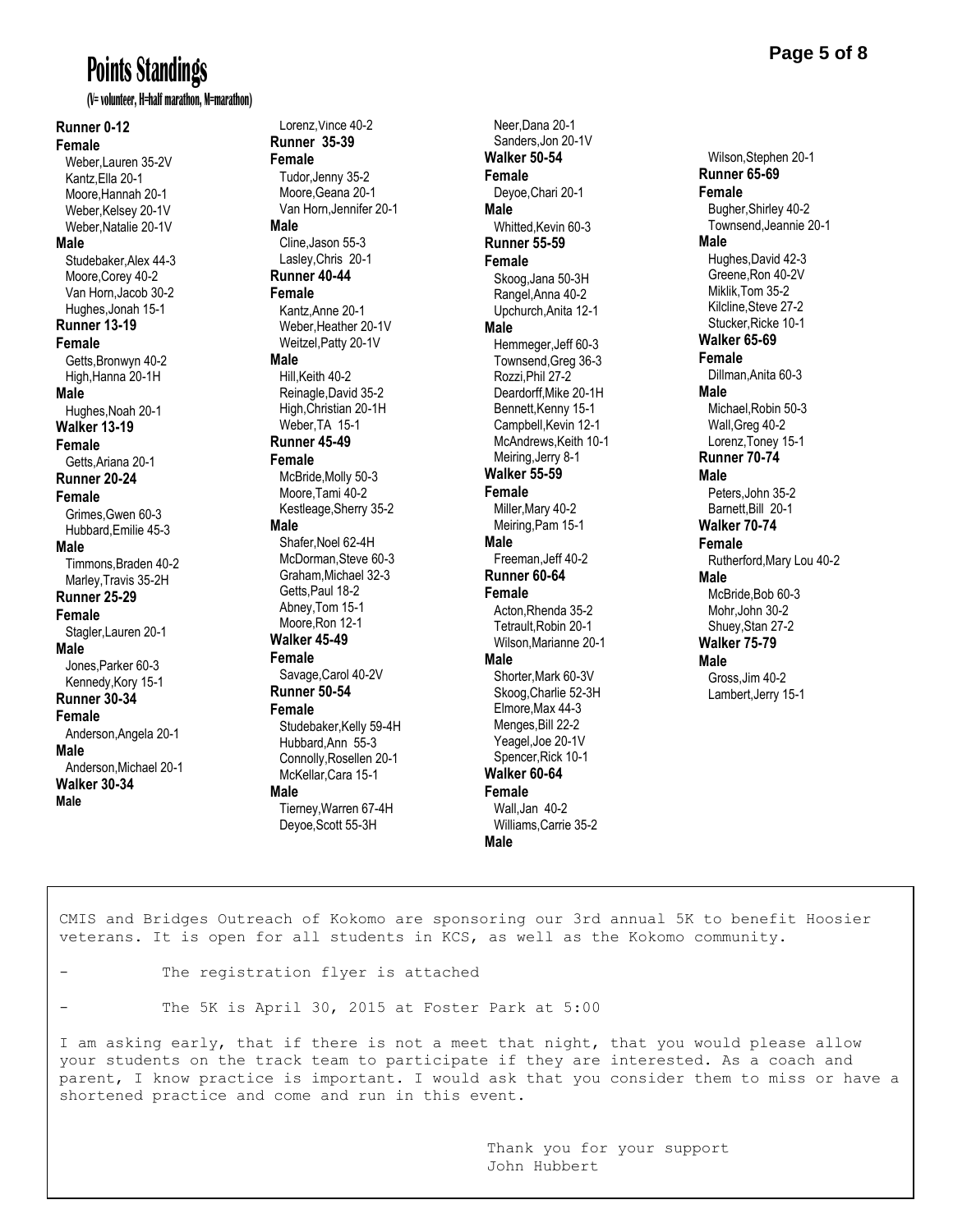# **2015 Club Point Schedule**

*- (V) are events where volunteer points can be earned if you are not participating in the race*

#### **4-Apr CK Ultimate 10m, 5m- Logansport (V)**

10-Mile Run & 5 Mile Run/Walk Time: 9am Location: Tierney Warehouse 1401 W. Cliff Dr., Logansport Contact: Rhenda Acton

#### **9-May Norris-Kokomo**

3M Walk/4M Run Time: 8:30 am Location: Jackson-Morrow Park Kokomo, IN Contact: John Norris Phone: 765-395-7761 Website: norrisinsurance.com

#### **16-May MCF Prison Breakout 5K – Bunker Hill**

| ---------- |                    |
|------------|--------------------|
| Time:      |                    |
| Location:  | <b>Bunker Hill</b> |
| Contact:   | Anne Hubbard       |

#### **13-Jun Norris-Greentown**

5M Run/3M Walk Time: 8 am Location: Greentown Contact: John Norris Phone: 765-395-7761<br>Website: norrisinsuranc norrisinsurance.com

#### **20-Jun Bona Vista 5K – Kokomo**

5K Run/Walk Time: 8 am Location: UAW 292 Contact: Vicki Boles

#### **4-Jul Haynes-Apperson 4m,3m,1m**

**Kokomo** 

#### **(V)**

4m, 3m and 1m Time: 8 am Location: Memorial Gym, Kokomo, IN Contact: Mike Anderson & family

| $11 -$ Jul | Race for Grace 5K<br>Logansport               |  |  |  |
|------------|-----------------------------------------------|--|--|--|
|            |                                               |  |  |  |
| 5K Run     |                                               |  |  |  |
| Time:      | 8 am                                          |  |  |  |
|            | Location: Calvary Presby, 7th & Spencer Strs, |  |  |  |
|            | Logansport                                    |  |  |  |
| Contact:   | David Downham                                 |  |  |  |

#### **18-Jul Panther Prowl 5K Russiaville** 5K Run/Walk

Time: 8 am Location: Russiaville, IN Contact: Gary Jewell NOTE: Please do NOT park in the lot at Waddell's IGA. It is reserved for their customers only

#### **25-Jul Jerome Active Water 5K**

Time: 8 am Location: Jerome Christian Church Contact: Ryan Haner

#### **1-Aug Norris-Converse 5K**

5K Run/ Walk Time: 8 am Location: Converse, IN Contact: John Norris Phone: 765-395-7761 Website: norrisinsurance.com

#### **15-Aug Cam Race for Shelter 5K Kokomo**

5K Run/Walk Time: 8 am<br>Location: Oakb Oakbrook Valley, Russiaville, IN Contact: Oakbrook Community Church Phone: 434-0687 – Ruth Lawson

### **22-Aug Runnin the Shores 5K Kokomo** Time:<br>Location:

Location: Champaign Shores<br>Contact: Todd Mosier **Todd Mosier** 

#### **5-Sep Steps to Recovery Kokomo**

5th Annual Steps to Recovery 5K Time: TBD Location: TBD Contact: Charlie Skoog

#### **12-Sep CK GNO 5K 5PM Kokomo (V)**

| 5K Run/Walk |                 |
|-------------|-----------------|
| Time:       | $5:00$ pm       |
| Location:   | Downtown Kokomo |
| Contact     | Rebecca Monroe  |

#### **26-Sep Bee Bumble 10k, 5K Burnettsville**



Contact: Don Hurd

## **3-Oct Cole Porter 15K, 5K Peru**

5K Run/Walk, 15K Run Time: 9:00 AM Location: Circus Bldg, Peru, IN Contact: Jim Yates Phone: 765-469-5066

#### **10-Oct Saints on the Run 5K**

5K Run/Walk and Fun Run Time: 8:40 am fun run / 9:00 am 5K Location: St Joan of Arc Church Contact: Heather Weber

### **14-Nov CK Charity Run 5K Kokomo (V)**

5K Run/ Walk Points 20 for Each Finisher Time: 9 AM UAW 292 Union Hall Contact: Jeannie Townsend

#### **26-Nov CK CARES 5K Kokomo (V)**

5K Run/Walk Time: 8 AM<br>Location: Roge Rogers Pavilion Highland Park, Kokomo, IN Contact: Ray & Robin Tetrault, Mark Shorter Phone: (765) 878-4457

#### **31-Dec CK NY Eve 5K2PM Kokomo (V)**

5K Run/ Walk Time: 2 PM<br>Location: UAW Location: UAW Local 292 **Ashley Shanks** 



**Report your races to earn your points**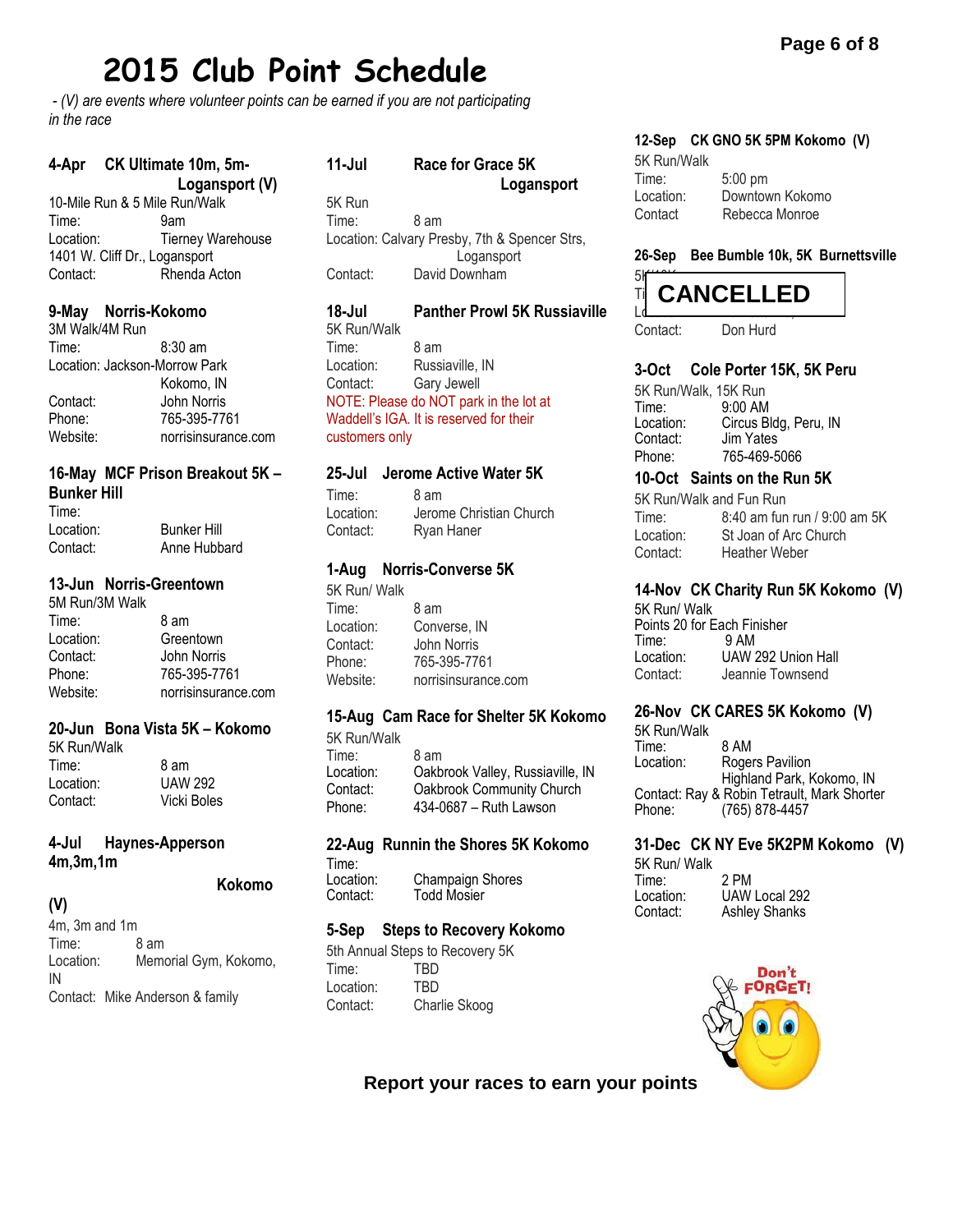### **Optimal Nutrition** Jana Skoog, MS, RD, LD

In the past, many athletes followed low-fat diets, believing it would help them lose body fat. However, this can actually impair athletic performance, as well as weaken the immune system. Fats do many important things, including aiding in the digestion, absorption, and transport of the fat-soluble vitamins E, A, K, and D. Fats are a component of our cell membranes. The essential fatty acids -- Omega 3 and Omega 6 -- are the precursors for many regulatory compounds within the body, including the inflammatory process. Fat helps maintain intramuscular triglyceride stores which serve as a fuel source during prolonged exercise. Fats also add flavor and enjoyment to our diet. Some fats are heart-healthy (mono- and polyunsaturated), while other fats increase the risk of heart disease, heart attack, and stroke among other things (saturated and trans fats). The fats to choose first are the monounsaturated and Omega-3 fatty acids, then other polyunsaturated fats; these are health-promoting. This should be followed by a very limited intake of saturated fats due to their ability to raise LDL cholesterol with increased risk of heart disease; finally, trans fats should be avoided altogether as they increase LDL while lowering HDL cholesterol. (Trans fats are mainly engineered by our food industry, isn't that lovely).

Top choices for fats: olive oil is a great monounsaturated fat, and can be used for stir-frying and vinaigrettes; look for the extra-virgin first-cold-pressed for the most antioxidants. Avocado is awesome on a sandwich as a spread, or in salad. Peanut butter offers predominately health-protective fat, look for a natural brand without added "junk" i.e. salt, sugar, partially hydrogenated oils (trans fats); stick to 2 T. Walnuts, almonds, filberts, pistachios, cashews and other nuts are a great addition to salads, cooked vegetables, or as snacks; a small handful is a serving size. Ground flaxseed and chia seed both contain Omega-3 FA and can be used to top oatmeal or yogurt, or blended in smoothies. Other seeds to consider are pumpkin seeds, sunflower seeds, and sesame seeds. Fatty fish such as salmon and sardines twice a week provide adequate Omega 3s. Now for the bad guys. Saturated fats are the solid fats found mainly in animal products, so keep your intake low by choosing more fish, chicken, and lean cuts of meat; you can also consider plant protein which doesn't contain much saturated fats. Also, consume low-fat (1%) or fat-free dairy products if you choose to do dairy. There are plenty of dairy alternatives such as soy milk or almond milk that are excellent options. Read the ingredients list of food labels to see if there are any partially hydrogenated oils in your packaged foods such as chips, popcorn, crackers, cookies, frozen meals, etc. and find another alternative if so. Fast food and restaurant foods often contain trans fats, unfortunately.

A good goal is to aim for about 20-35% of the calories in your diet coming from fat, and with only 7% or less coming from saturated fat, and less than 1% trans fat (try for 0). Remember all fats contain 9 calories per gram, so don't go overboard! Have a great month and enjoy Spring! Next up: Protein.

#### **Mustard Dill Salmon**

1 lb. fresh salmon fillets 1/4 cup your favorite mustard 2 T. lemon juice or juice from 1/2 lemon Dill, preferable fresh Optional: Slivered almonds

1. Cut the salmon into three serving pieces. Place the salmon in a baking dish. Spread each piece with mustard. 2. Squeeze lemon juice over the salmon, and top with fresh dill. 3. Bake at 325F for 20-25 minutes or grill for 3-7 minutes on each side, depending on thickness. Top with slivered almonds if desired. Yield: 3 servings. Taken from Nancy Clark's Sports Nutrition Guidebook

#### *Individual Highlights:*

**1 Missing Jerry 1 The Savage Scrool 1 April Club Meeting 2-3 Race Results 3 April Birthdays 3 Packet Pick Up Available 4 Wednesday Night Race Results 4 Notable Highlights 5 Point Standings 5 5k benefit Hoosier Veterans 6 2015 Club Point Schedule 7 Optimal Nutrition 7 Sam Costa Sweep 8 March Club Minutes**

#### **John Peters completed a sweep of Sam Costa quarter marathon age group 70–74. First place all five years! Congrats John!!**